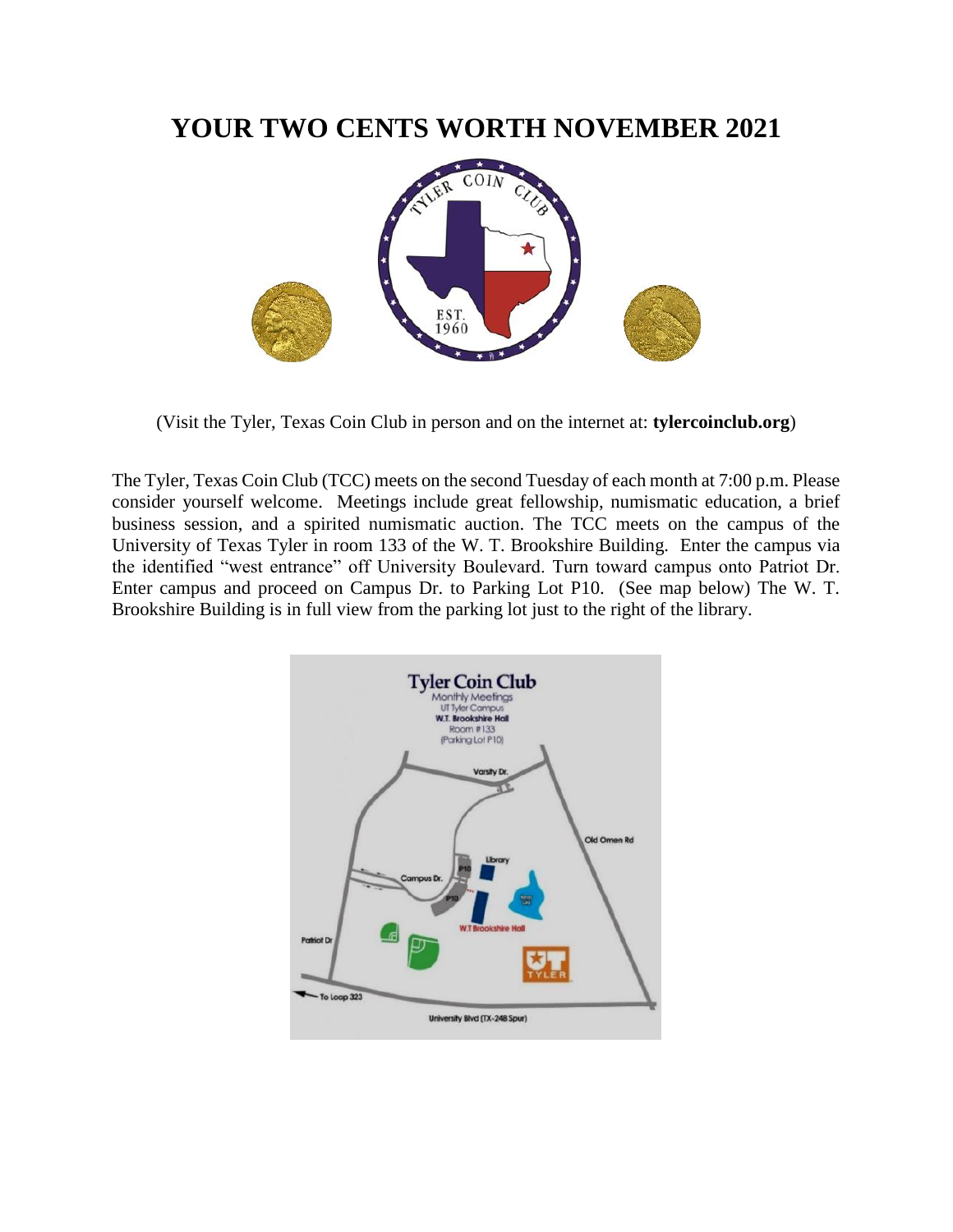

### **NUMISMATIC NOTES**

## Thoughts from Our Vice President

Larry V.

CHANGE! CHANGE! CHANGE!

It is time for nomination and election of club officers for 2022. Our current president, Lane B., will not be seeking re-election. Nominations for President, Vice President, Secretary, and Treasurer will be accepted starting at the November meeting. Your current officers met and approved delaying voting until the January meeting (instead of the December meeting). This action item will be discussed at the November meeting.

Please consider taking a more active role in club activities including becoming an officer or editor the club newsletter. I took over the newsletter when the previous editor moved out of the area. If you would like to volunteer and take a more active role, please let us know.

Be an Angel. Remember to bring your donation for the Angel Tree program – either a cash gift or an item to be auctioned – to our November meeting. David H. will take proceeds to Salvation Army for us as a club donation.

Be safe and I look forward to seeing you soon.

#### **MINUTES OF THE OCTOBER 12, 2021 MEETING OF THE TYLER COIN CLUB by Royce J.**

The monthly meeting of The Tyler Coin Club was called to order at 7:00PM by club Vice President – Larry V. Lane B., club President and Carl S., club Secretary were not present tonight due to illness.

- 1. The Meeting was called to order by Larry V. at 7:00PM
- 2. The Pledge of Allegiance to the Flag was proclaimed
- 3. The prayer was given by Larry. Several prayer requests were included.
- 4. Royce gave the Treasury report. The club has \$8966.96 in the bank.
- 5. David H. spoke briefly about the August Coin Show. The question about how much we made came up and Royce presented a detailed report on the coin show moneys. A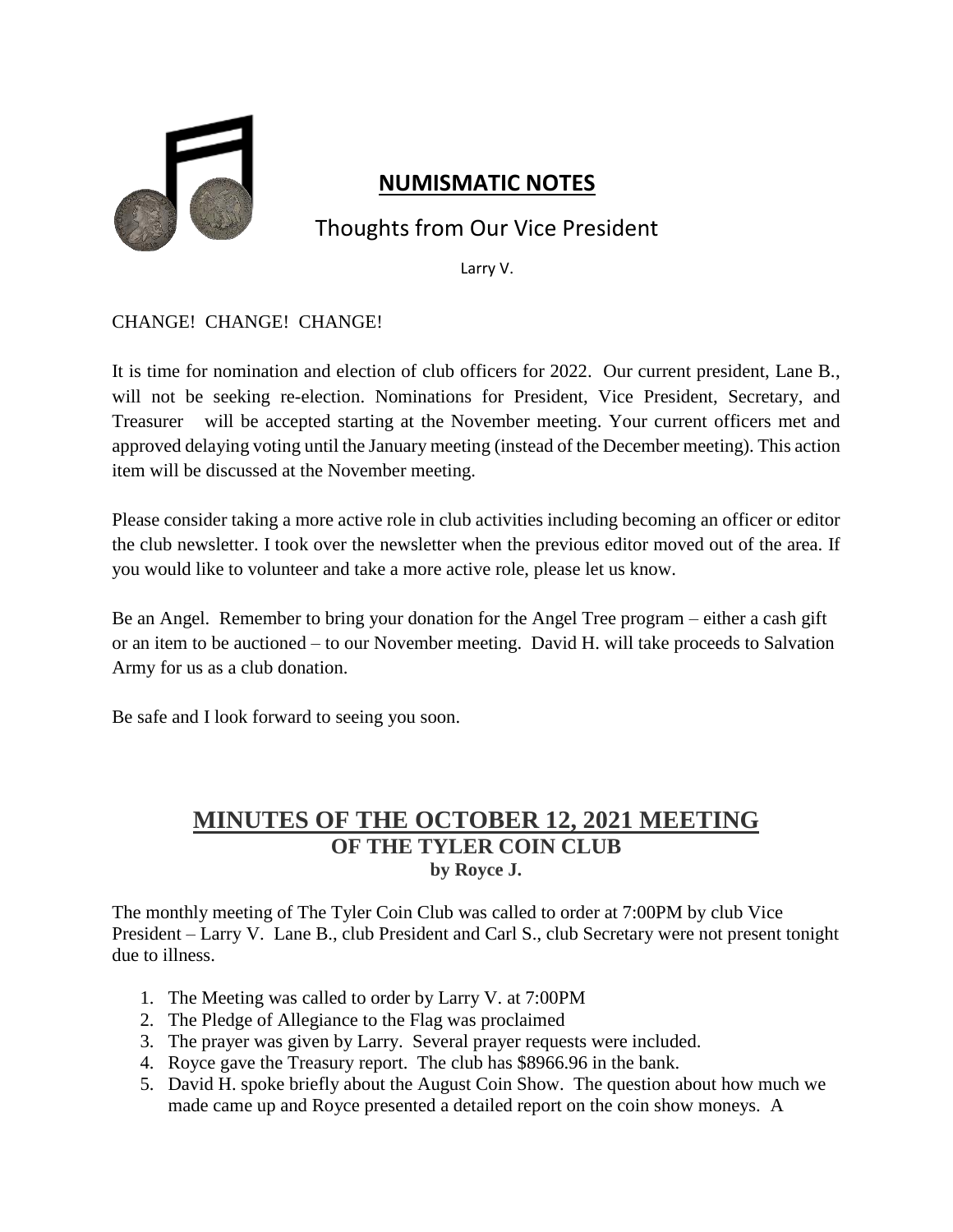discussion developed and plans for next year, with increased table rates, was presented. All were happy about the way the show was ran and those who volunteered were thanked.

- 6. Birthdays and Anniversaries were volunteered as the list was not available
- 7. The November meeting usually has Angel Tree donations for auction. This was discussed and it was decided that those who wish to donate can and those who wish to bring auction items can do so also.
- 8. Royce brought up the December meeting is a Christmas Dinner. Last year the club provided the meal and will do so this year. It was asked to be thinking about participation and how many will attend. These numbers are needed to provide the correct amount of food.
- 9. Show and Tell:
	- A. John N. showed a Washington Statehood Quarter display with proof quarters. He is missing years 2005, 2006, 2008 and 2009. He asked for help getting these and will put it up for Angel Tree auction.
	- B. Kern L. showed a key coin in his collection. It was an 1853-O Seated Liberty Half Dollar (variety 2) with arrows at the date and Rays around the Eagle on the reverse. It was a VF-25.
	- C. Larry V showed a Roman coin dated 300AD. Caesar Constandius was on the obverse (he was the Father of Constantine the Great) and an icon showing him to be a great leader was on the reverse. Larry said that a Caesar was a head leader, but an Augustus Caesar was more powerful than just a Caesar.
- 10. After a 10 minute break to view the auction items, the club auction began. There were 14 items to be auctioned tonight and \$244.00 was the total. There was one item that was a club donation and it sold for \$10.00.
- 11. Auction items were reconciled and the meeting adjourned at 8:35pm

Attendance: Members: 27 New Member: Corky H. Visitors: None

# **A VISIT WITH DR. COYNE**

## **Questions for Dr. Coyne**

1. What is this piece? It is about the size of a modern U.S. quarter, and seems to be made of copper. It bears the date November, 1837. This piece is listed in the Red Book.



2. Which regular issue 20<sup>th</sup> century U.S. coins required design modifications during their first year of issue? Example from the 19<sup>th</sup> century: the Liberty Head Nickel of 1883.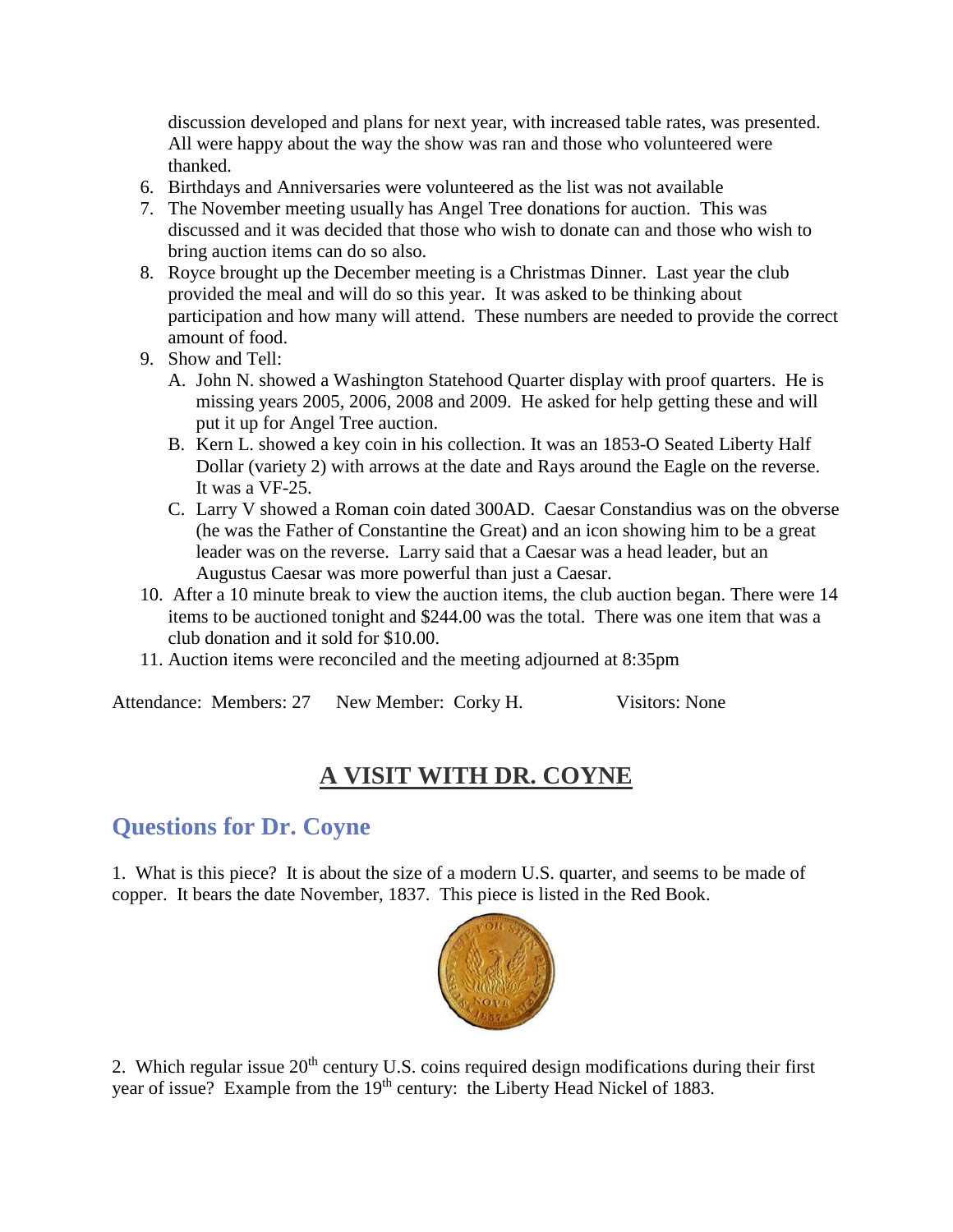3. What regular issue U.S. coin has the highest intrinsic value?

4. What is the date on the earliest piece circulated in the United States to have been sponsored by the Federal government of the U.S.?

5. What is the highest denomination red seal U.S. Note?

6. A collector seeking the most economical purchase of a well circulated Carson City coin should look to what issue?

7. A question from one of our Coins For A's students: "How do you tell the zinc cents of 1982 from the bronze cents of 1982?"

### **Dr. Coyne Responds:**

1. This 1837 token is a Hard Times Token. It is not an issue of the U.S. mint. It is the approximate size of a contemporary half cent, and was issued to circulate in place of government half cents. Genuine half cents and government large cents largely disappeared from circulation following the financial panic of 1837. A whole collecting field has sprung from the substitute money which circulated until about 1844. The standard reference by Lyman Low (1899) has now largely been replaced by the scholarship of Rulau and others. [Richard Laster kindly helped with the following:] there is a phrase on the token which reads "substitute for shin plasters." This is in reference to paper money. The root of this comes from the fact that Continental Currency, as well as the low value and low quality paper money of banks and private institutions of the period, were sarcastically called "shin plaster". The phrase "*shin* plaster" comes from the devaluation of paper money being so severe that their use as paper-mâché-like plasters, to go under socks and keep the shins warm., was of more value.

2. The regular issue  $20<sup>th</sup>$  century U.S. coins requiring design modifications during their first year of issue include the Lincoln Cent of 1909 (removing the V.D.B.), the Buffalo Nickel of 1913 (sinking the words "Five Cents" and putting the buffalo on a plain instead of a mound), and the St Gaudens Double Eagle of 1907 (lowering the relief and changing the date from Roman numerals to Arabic numerals). But for the small issue of 52,000 Standing Liberty Quarters of 1916, the SLQ of 1917 would join this club, as Miss Liberty got new attire and the stars were rearranged surrounding the eagle in the second issue of 1917.

3. The regular issue U.S. coin (1793-2009) having the highest intrinsic value has to be the double eagle of 1850-1932. All these had the same planchet weight. They contain .965 oz of pure gold. The modern issue bullion coins are not regular circulation issues, and neither was the \$50 pattern of the 19th century. The 1915 \$50 Pan Pacific issues (round and octagonal) are commemoratives, and not regular issue.

4. The first coins issued for use in the United States by the Federal government (the Continental Congress) are the Fugio coppers of 1787. Prior issues by Connecticut, New Jersey, Massachusetts, etc were issued under state authority granted by the Articles of Confederation. The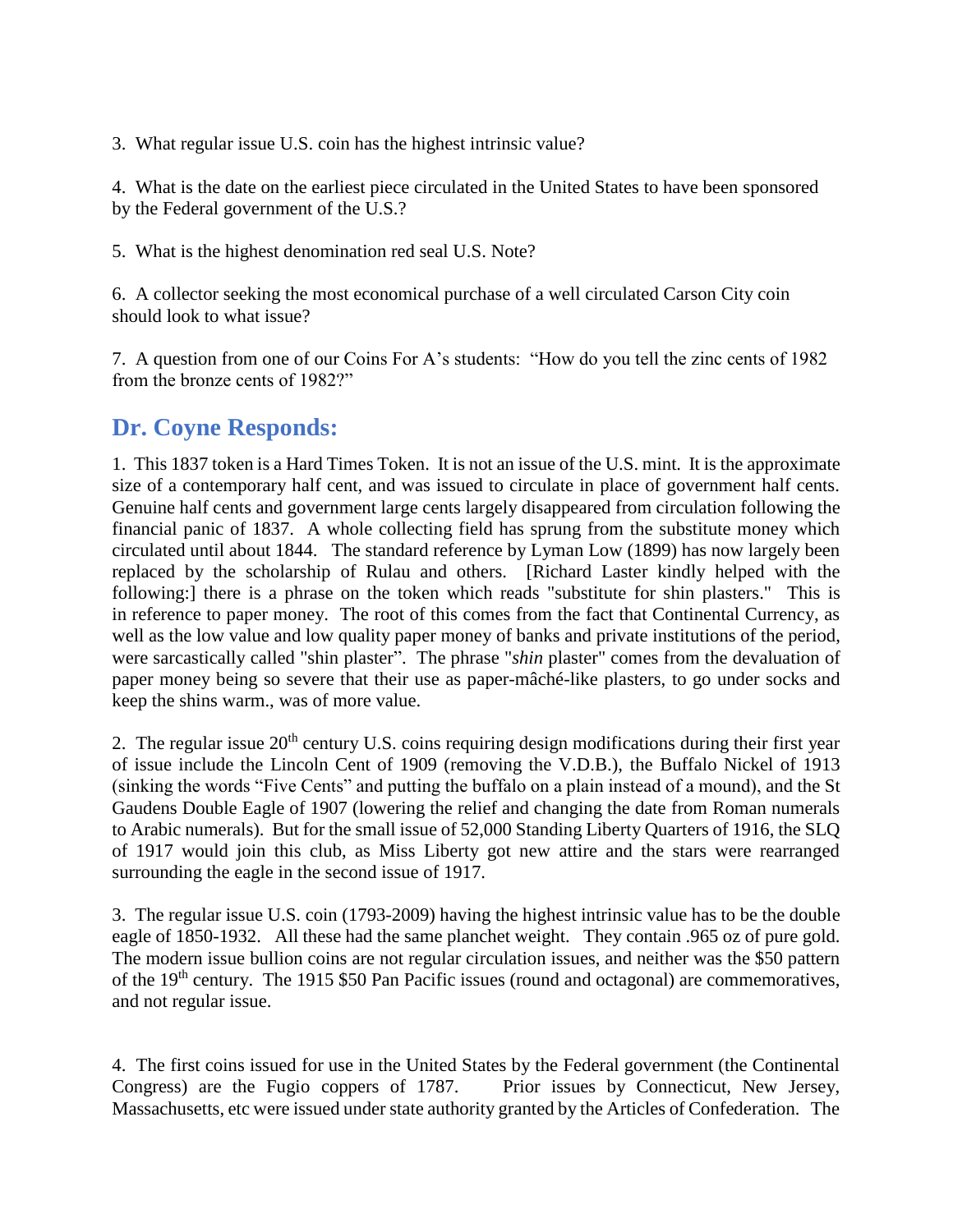first U.S. mint began operations in 1793 with issue of the Chain Cent. The Fugio Coppers were struck on a contract with James Jarvis. Many more were promised than were actually delivered; Jarvis absconded with the government's copper.



Modern research now indicates that the "1776" Continental Dollar (pewter) was NOT authorized by the Continental Congress (i.e. Federal Government). These "coins" were actually medals struck after 1780, and perhaps not even in America.

5. Collectors of U.S. currency recall that the only issue of U.S. Notes (red seal) of \$100 was the series 1966 issue. These use the Franklin portrait, similar to the well-known \$100 Federal Reserve Note (green seal).

6. While many issues of the Carson City, Nevada mint are quite expensive in uncirculated condition, the dimes of 1875, 1876, and 1877 are all available around \$25 in good condition. Most of these issues immediately entered circulation, and top-grade specimens are expensive today. The Morgan Dollars of Carson City are up towards \$100 each today, even in well-circulated condition. When your editor was a teenager sorting a bank bag of mixed-date dollars on the living room carpet on Saturday morning, it was the 1878-CC that was most commonly found.

7. Dr. Coyne responded to our 5<sup>th</sup> grader CFA student: "Following a period of higher prices for the copper used in making Lincoln Cents, our government changed the composition of the cent in 1982 in order to lower the manufacturing cost of the coin. With the sole exception of 1943 (steel cent), the composition of the Indian Cent and then the Lincoln cent had been 95% copper, 5% tin and zinc for all issues since 1864. In mid-1982, the new zinc-based Lincoln Cents began to appear. Since 1983, all cents have been composed of a zinc core, with a thin plating of pure copper. Overall composition is 97.5% zinc; 2.5% copper. The easiest way to tell the zinc cents from the earlier copper cents is by weight. The new coins are about 20% lighter. Pre-1982 cents weigh 3.11 grams; Post-1982 cents weigh 2.5 grams. Additionally, when the planchets were changed to zinc, the mint changed the relief on the dies to a lower relief in an effort to further trim manufacturing cost by making the dies last longer.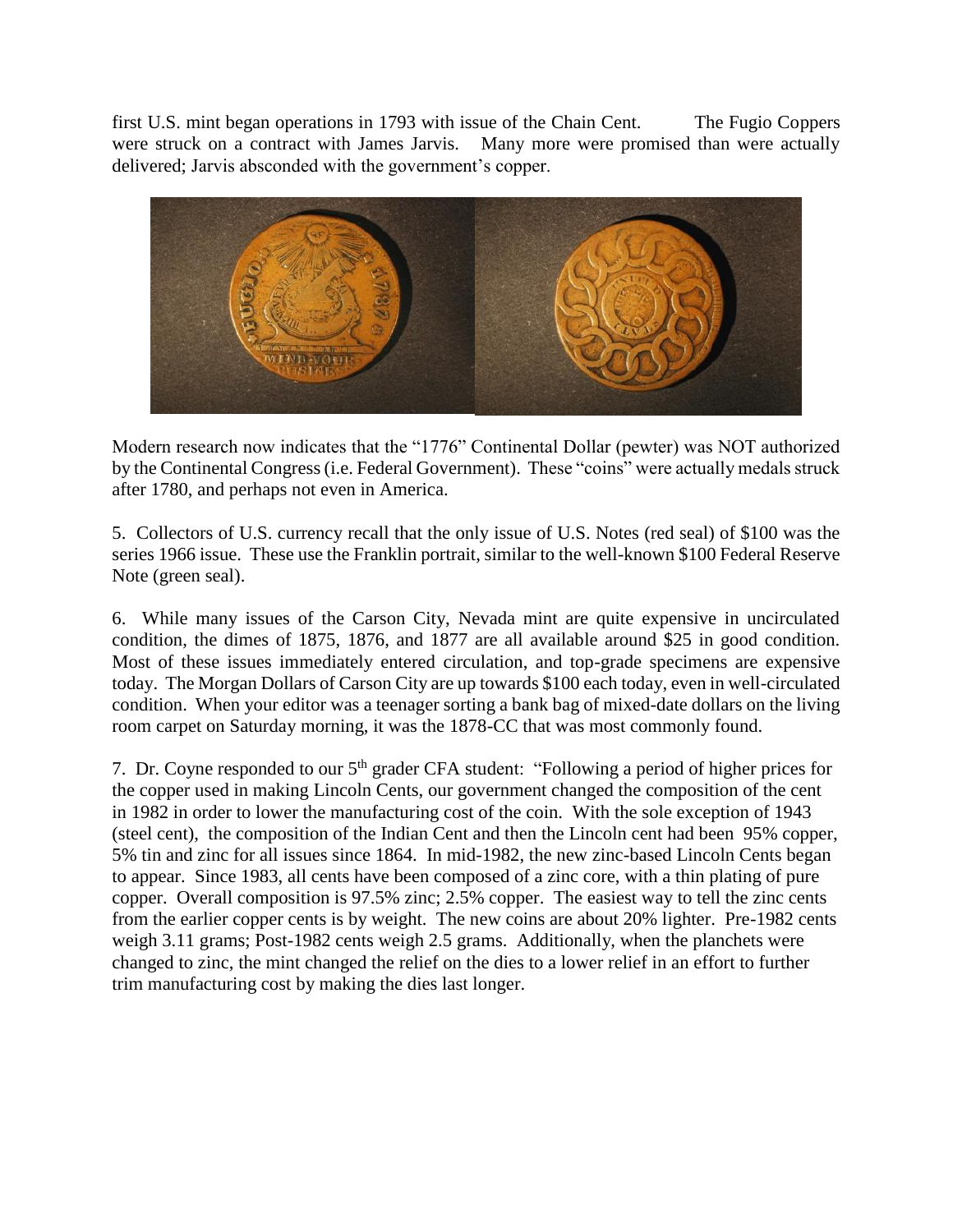## **EDUCATIONAL BLASTS FROM THE PAST**

#### **Enclosed Postage Stamps**

In the early days of the Civil War, when there was a great scarcity of silver currency, and before the issue of small notes, known first as postal and later as fractional currency, about all the small change obtainable consisted of postage stamps, which, being adhesive, were most troublesome when used in that way. Many merchants had little metal cases made which were about the size of the copper cent, In each case would be placed a postage stap, the face covered by a piece of mica, and on the back the advrtisement of the merchant. These passed current at the value of the stamp contained, and are known as encased postage stamps. – ANS Exhibition Catalogue, 1914.

### **UPCOMING COLLECTOR OPPORTUNUTIES**

**Paris Coin Club Show** – November 13, 2021Church of Christ, 3535 Lamar St., Paris Texas

**Texarkana Coin Club Show** – November 19-20, 2021 Texarkana Convention Center, 4610 Cowhorn Creek Road, Texarkana, Texas

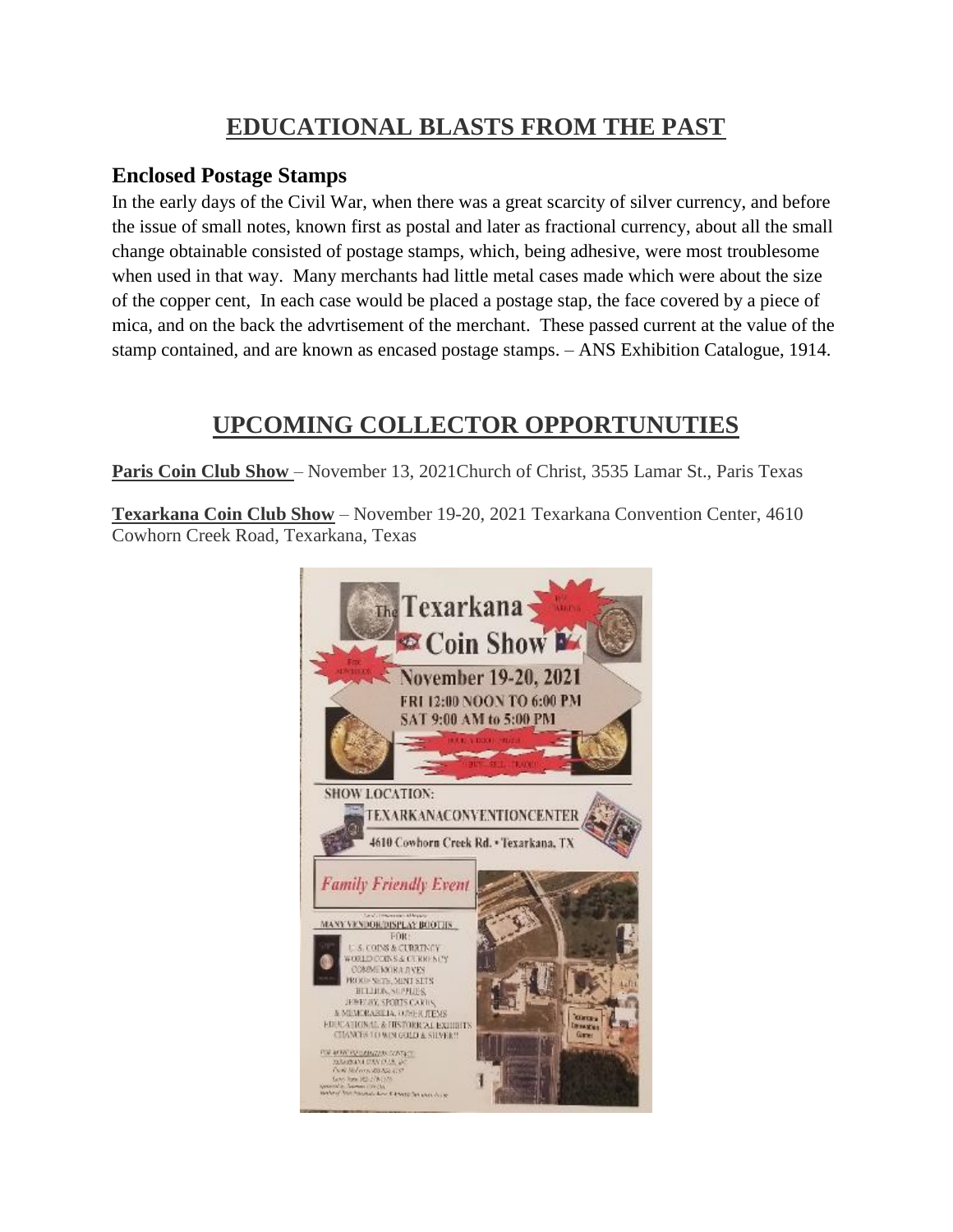# **NUMISMATIC EDUCATION**

Here are the medals shown at the Tyler coin club meeting in September during the Show-N-Tell portion of the meeting. The first is an aluminum Nazi Party medal found in a bag of tokens from the west coast of America. It is a reminder of a story my mother-in-law told of how, as she was attending school in California, she went to a large banquet with a friend and as part of the festivities the entire crowd stood up and saluted (arm outstretched) a large picture of the man on this medal. It turned out her friend's family was a member of the National Socialist German Worker's Party based in Los Angeles. The obverse of the medal (with Hitler's portrait reads "Adolf Hitler – The Driver Out of Trouble." The Reverse reads "National Socialist – German Workers Party."



The second medal is one of silver from Great Britain. It celebrated the end of WW I (note dates of 1914 – 1918 on reverse). About 6,500,000 were handed out to British veterans of that war. It was made about 20 years before the above Nazi Medal and celebrates the victory over Prussianism. The Obverse pictures King George V with the legion whose abbreviation's read "George V – King of All British Isles – Emperor of India." The reverse depicts Saint George on horseback trampling on what represents Germany. It is ironic that the sentiment that created this medal would lead to the creation of the previous one.

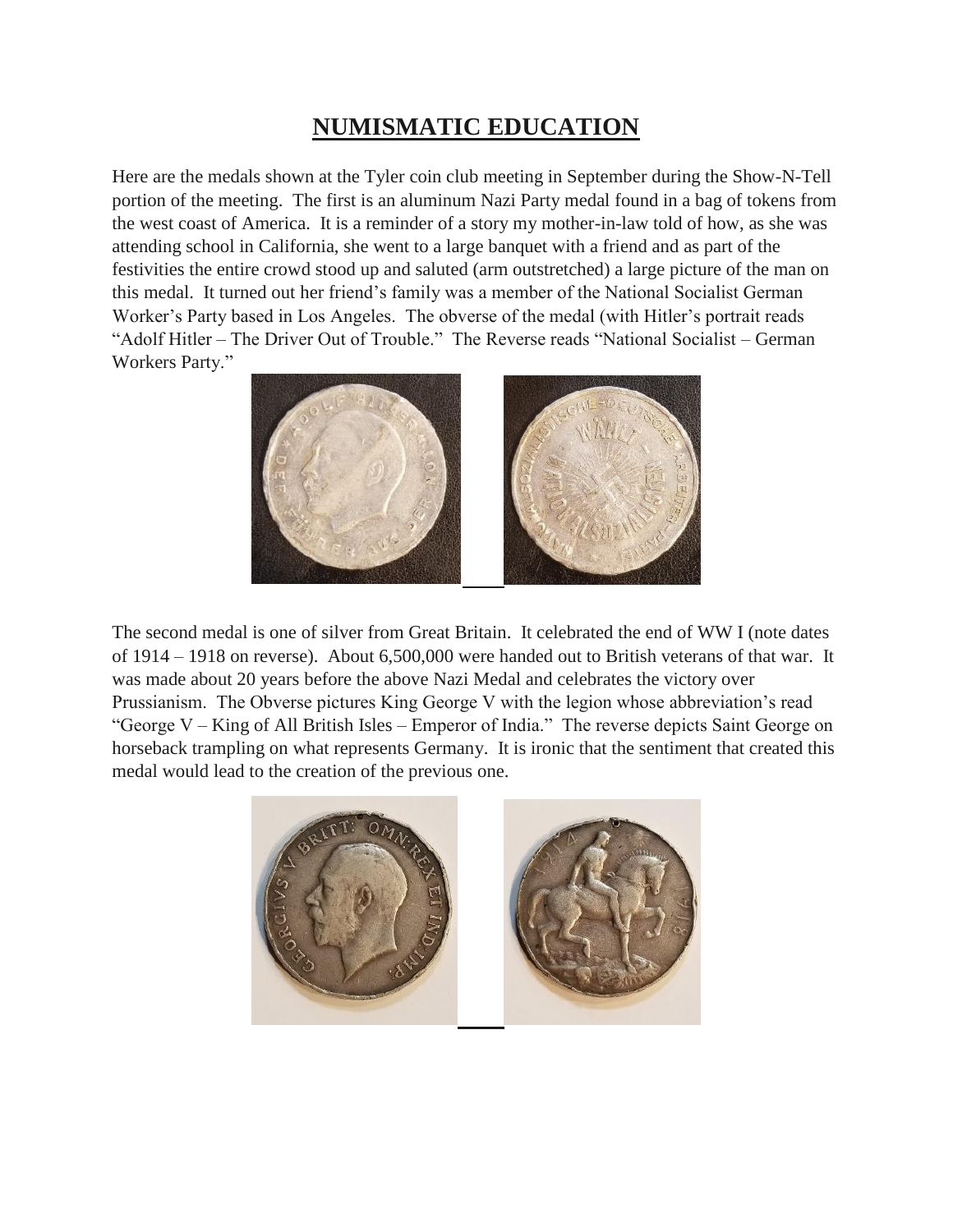#### **A VISIT TO "THE COIN CABINET" by Richard Laster**

Back on Saturday, September 18<sup>th</sup>, I was heading north just past the I-35 split out of Hillsboro. My purpose for being in that region was to attend the Waco Coin Show which was held that day, and that day only. Even though the dealer output was smaller than usual I was able to invest in a few good quality pieces for my "rag picker" (currency) collection. Following a couple of hours there at the Bellmead Community Center, I started the journey of less than two hours back toward home.

The upside to the travel is the opportunity to progress through some interesting country. For example, I-35W passes by a large, and popular, Sunflower farm. During blooming season cars are often parked along the shoulder of the road for the tourists to take pictures. This past weekend I noted something I don't recall seeing for quite a while. On both sides of the road was a commodity which used to be "cash" for Texas farmers but has mostly moved away. We're talking fresh, fully grown, cotton. "Fresh for the pickin'" as my Mississippi cotton farming folk were wont to say back in the day.

Seeing this fresh field reminded me of an event which had a place in the heart of Waco on two separate occasions. To honor, and to promote Waco's position as leader in the cotton market industry, the good leaders of the community created, and hosted, an imaginative fair, much like the two I shared with you last time, the State Fair of Texas, and the NoTsuOh Carnival in Houston. In Waco the equivalent was dubbed "The Cotton Palace."

Cotton Palace maintained a regional atmosphere. There were various competitions, exhibits, athletic and scholastic events, theater presentations, rodeo sightings, a King and Queen and their court, along with visits from important individuals. The curious from around the region came in large number. My reading tells me the number of visitors per year stood in the hundreds of thousands.

The first presentation opened its doors in November 1894. Cotton Palace's original signature event lasted for a month. Attendance was good. Spirits were high. A marvelous time was had by all. Plans were already in place for a second year when the primary building caught fire in January of 1895 and burned to the ground. Sad deal. Following the demise of the facility all the visions and dreams were put on hold.

The second volume of the Cotton Palace came to be in 1910 and continued until 1930 when it was time to close for good. In 1930, with the advent of the Great Depression, finances were short for many. Also, by this time "cotton" was not so much the King in Central Texas it had been a few decades previously.

Today there is nothing left of the Cotton Palace facility. The acreage in Waco serves other purposes, including hosting a sports stadium and a school. There is a "Cotton Palace Park" with a historical marker. Also, in Cameron Park can be found the cornerstone from the 1910 building.

From the times we lived close to Waco, until today, your author has pursued collector items related to the Cotton Palace. Most are surprisingly uncommon. I share this extended story, these thoughts